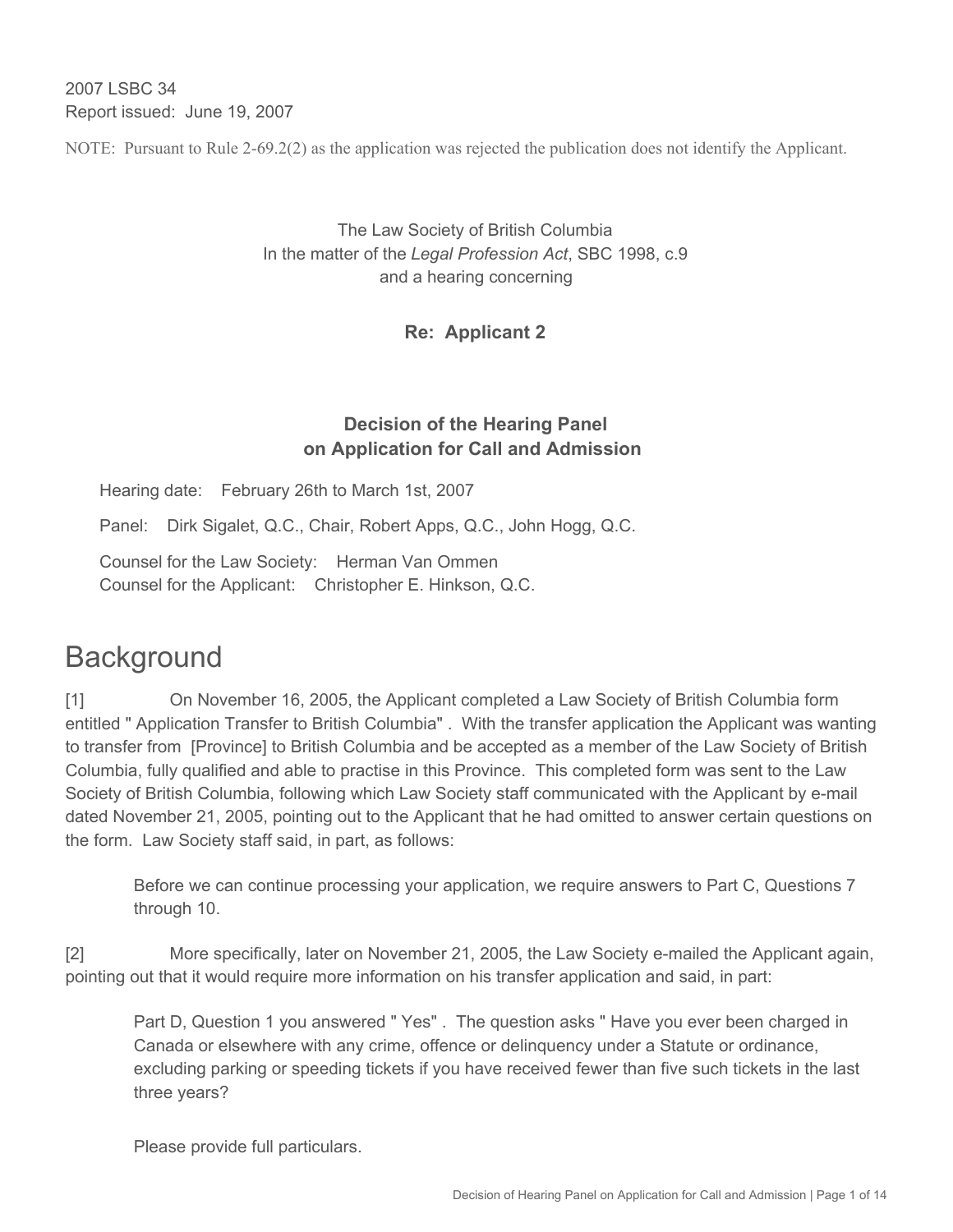[3] The Applicant responded with an e-mail dated November 24, 2005, answering the questions the Law Society wanted answered. He disclosed what he called a completely fictitious complaint from a girlfriend to the [Province] Police that he had physically assaulted her in late 1998. He pointed out that the police charged him but the charge was ultimately stayed by the Crown Prosecutor. This was the Applicant's expanded and final answer to Part D, Question 1 of his transfer application.

[4] The Law Society followed up with some investigation on the Applicant's transfer application, which ended in the Law Society ordering a credentials hearing to determine whether or not the Applicant was a person of good character and repute and fit to become a barrister and solicitor of the Supreme Court, and thus enrolled or admitted as a member of the Law Society. Counsel for the Law Society, Mr. Van Ommen, wrote the Applicant on July 4, 2006, giving notice of the purpose of the hearing, the date, time and place of the hearing and the circumstances to be inquired into. The Law Society listed 14 circumstances that were going to be inquired into at the hearing.

[5] For admission and enrolment as a member of the Law Society of British Columbia, a person must meet the following requirements, set out in the *Legal Profession Act,* SBC 1998, c. 9:

19(1) No person may be enrolled as an articled student, called and admitted or reinstated as a member unless the benchers are satisfied that the person is of good character and repute and is fit to become a barrister and solicitor of the Supreme Court.

[6] Further, it should be noted that credentials hearings are governed by sections 2-61 through 2-69 of the Law Society Rules. Rule 2-67 deals with onus and burden of proof and reads as follows:

2-67(1) At a hearing under this Division, the onus is on the Applicant to satisfy the Panel on the balance of probabilities that the Applicant has met the requirements of s.19 (1) of the *Act* and this Division.

[7] The hearing occurred and below are the findings.

#### **Evidence**

[8] The Applicant testified on his own behalf, so the Panel had the benefit of hearing his evidence in both examination-in-chief and cross-examination.

[9] The Applicant presented evidence of good character, which was filed as Exhibits 3 and 4 at the hearing. Exhibit 3 comprised 13 identical documents, being the Law Society standard form, one page Certificate of Character by persons who had known the Applicant for stated periods of time, and certifying that, in their opinion, he was a person of good character and repute and fit to become a barrister and solicitor of the Supreme Court of British Columbia. Exhibit 4 comprised 15 letters of reference from various individuals, setting out facts touching upon the Applicant's character in a positive way. Exhibits 3 and 4 were considered, but particularly in relation to Exhibit 4, we can give little weight to those documents as none of the letters reflect that any of the writers had knowledge of any of the 14 circumstances being inquired into at the hearing.

[10] The Law Society Application - Transfer to British Columbia, Part D: Good Character, Question 1 reads as follows:

Have you ever been charged in Canada or elsewhere, with a crime, offence or delinquency under a Statute or ordinance, excluding parking or speeding tickets if you have received fewer than five such tickets in the last three years? (following which the Applicant checks " yes" or " no" ).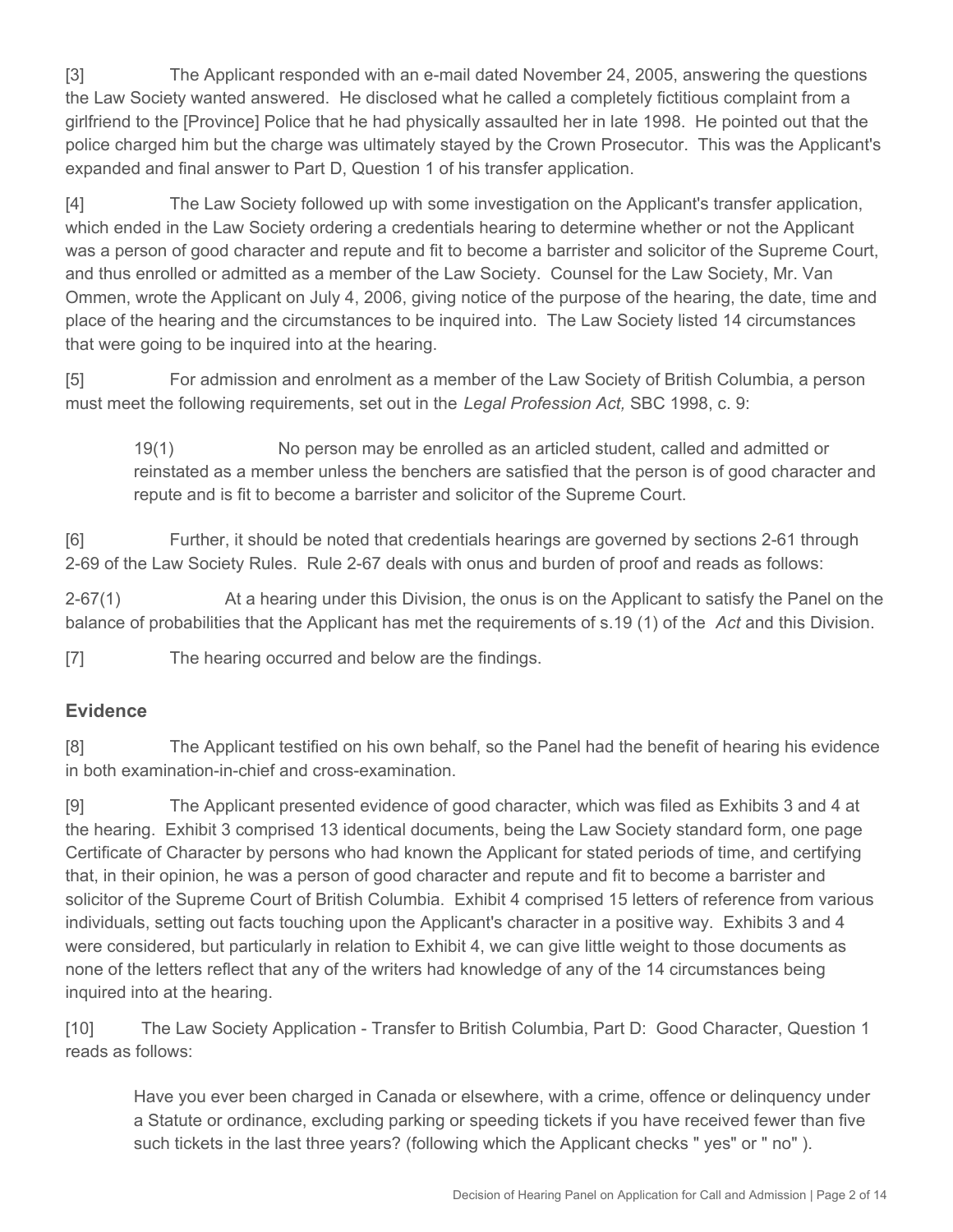[11] Early in his examination-in-chief, the Applicant dealt with the Law Society's concern about the way he answered Part D, Question 1 of his application. The Applicant testified essentially that what he had answered in his e-mail of September 24, 2005 at 11:00 a.m., written to Corinne Nagra of the Law Society was that he was charged with common assault or so-called spousal assault in [Province] in 1998, in relation to a girlfriend when they broke up. He had indicated in writing that it was a fictitious complaint, and at the hearing the Applicant confirmed what he had already told the Law Society, that the charge was stayed on the day of trial.

[12] The Applicant also testified that he did not disclose in answer to Part D, Question 1 the fact that he had been charged in Canada [Province] with contraventions of the *Retail Sales Tax Act* or that he had pleaded guilty to the same in the Provincial Court of [Province] on August 4, 2005. He said he did not disclose this because he did not realize it was covered by Part D, Question 1 when it referred to " . . . ever been charged in Canada or elsewhere, with a crime, offence or delinquency under a Statute or ordinance . . ." . He said at the hearing that he now realized he should have disclosed it, but at the time he completed his transfer application and answered further written inquiries of the Law Society, he did not realize it was the kind of thing he should have disclosed or that was caught by the question.

[13] Exhibit 17, Tab (b) is a transcript from the Provincial Court of [Province] dated August 4, 2005. On that date the Applicant appeared on certain charges and entered pleas of guilty with respect to three of six counts contained in a certain Information. The remaining counts were stayed by the Crown. The allegations included the following:

That between the 1st of July, 2004 and the 1st of May, 2005, in the Province of [Province], a vendor did unlawfully contravene section 5(1) of the *Retail Sales Tax Act* by selling tangible property or service in the province of a retail sale without being the holder of a valid and subsisting registration certificate issued by the Minister of Finance and did thereby commit an offence contrary to 24(1) of the *Retail Sales Tax Act*.

[14] A second count alleged that he contravened the *Retail Sales Tax Act* by failing to make or file a tax return before a certain date. A third count related to obstructing a duly authorized officer appointed by the Minister in performance of his duties by failing to produce business records.

[15] The Applicant apparently felt the legislation was wrong or unfair, and he was also advising some of his clients not to pay the tax. He was going to run a test case, but in the end he was charged and pled guilty. Ultimately, the Applicant had to pay the tax, which, along with a penalty, came to approximately \$4,060.16. He told the Court that he acted on principle with a view that his clients were also in support of this position. Initially the Applicant thought he was helping his clients.

[16] Of note, on pages 6 and 7 of the transcript, the Court said:

Beyond that, [the Applicant] has advised that it is his intention to and he has taken steps to wind up his practice in [Province] and move to British Columbia and practice. As a prerequisite to practice in British Columbia, he will require a call to the bar. The extent to which a finding of guilt or the recording of a conviction, more precisely the recording of a conviction, might have on his ability to obtain a call to the bar regardless of his quality as counsel, regardless of his legal skills, is unknown at this point in time. And he said, and I think he said it in plain language but quite fairly: " either the Law Society or, more precisely, various firms through which I make an approach might view me as a bit of a kook, as a bit of a strange person, for having undertaken this effort and that might operate as an impediment to my being able to practice in the province of my choice."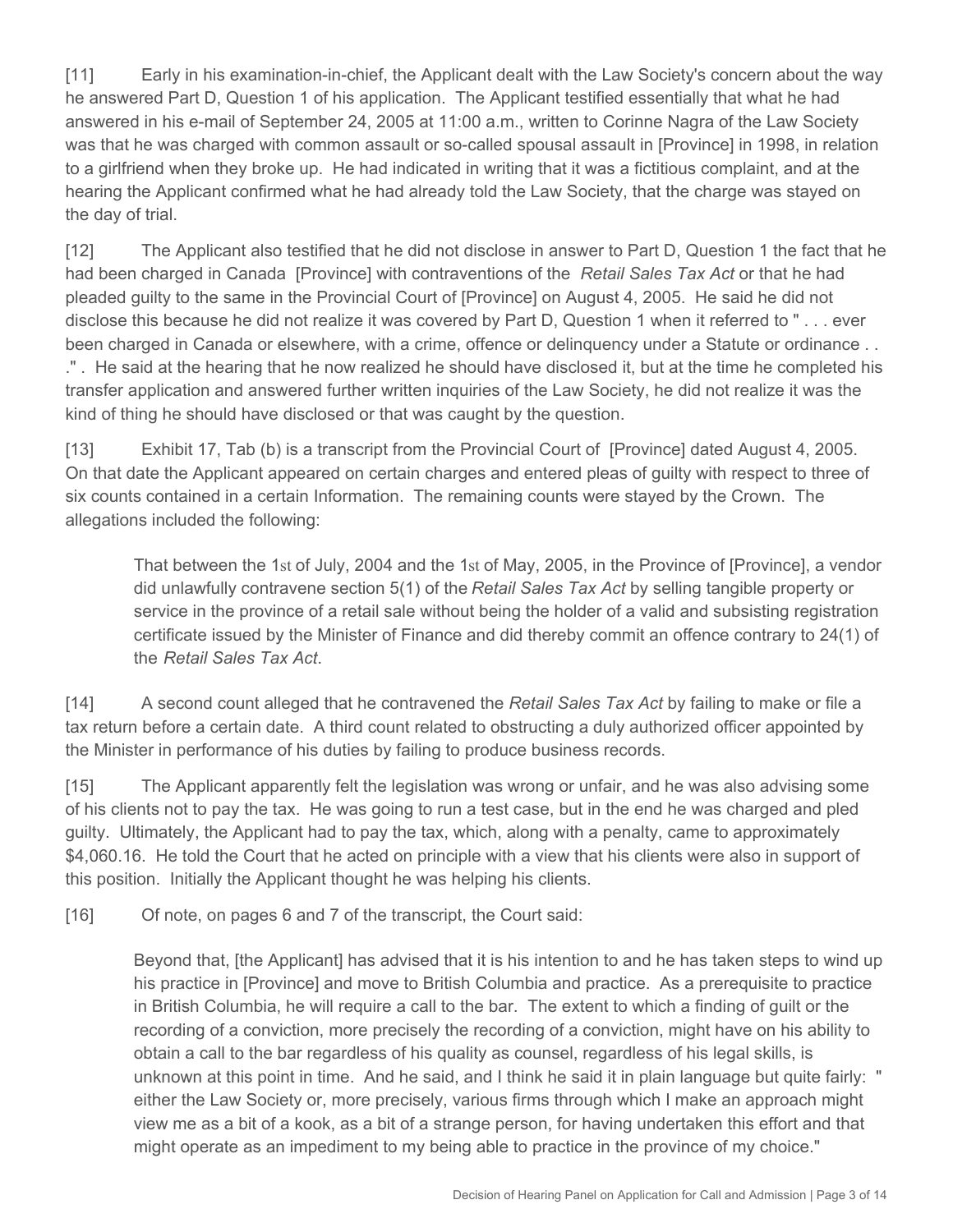[17] The Court went on to grant the Applicant an absolute discharge.

[18] It is important to note that before us were other parts of a transcript from the Provincial Court of [Province] where, on these same charges, the Crown told the Court they were proceeding with three of the six charges and " seeking a minimum fine per count plus costs, victim fine surcharge, Justice Services surcharge." The Applicant, as already indicated, went on to waive the reading of the charges and pled guilty to three of the six counts on the Information. At one point before he was sentenced, the Court said to the Applicant:

Do you have any idea whatsoever what a fine for an offence such as this here in [Province] might have on your chances of being accepted into British Columbia?

[19] The Applicant answered by saying " I do not know." He went on to say:

I was going to submit here, at the end, that I would really like to move to B.C. to pursue my opportunities there with, as it were, a clean slate. And I think I would have to not only notify the Law Society but also prospective employers or firms if I had been convicted and fined under this *Act* for these breaches. And that does cause me some concern at this point in time, that that may negatively impact me. If not with the Law Society directly, then with just finding a satisfactory position out there.

[20] In any event, the Applicant pressed forward with the guilty plea and went on to submit his transfer application to the Law Society of B.C., and at that time, and after further submissions to the Law Society in writing upon specific questioning, failed to disclose that he had **been charged** with the summary conviction offences outlined above.

[21] The remainder of this section of the decision deals with the evidence arising from the clients of the Applicant's practice.

#### **G.P.**

[22] It is the Applicant's evidence that he met G.P in 1993. By the late spring of 1994, they began living together in the Applicant's home and blending their respective families. The Applicant has two daughters and G.P. a son. Within months, the parties added a new relationship to this common-law relationship, that of a solicitor-client relationship. Access litigation ensued and the Applicant acted as counsel for G.P. By December of 1994, the Court ruled on the Applicant's role. Based on his statement that: he is not going to be a witness; and that he will not be counsel at the trial of the action, Madam Justice Krindle did not allow the Respondent's (Mr. S.'s) motion to remove the Applicant as counsel for the Petitioner. Krindle, J. made these comments [Exhibit 14: Reasons for Decision, December 16, 1994]:

I can advise that I really question the wisdom of [the Applicant] acting for his spouse in this matter. There may even be, in light of some of the recent suggestions from the Law Society [of Province] and some of the recent proposals and rules adopted by them, certain ethical considerations that are involved in counsel acting for one's spouse on matters like this, but from my reading of the law, there is no legal impediment to counsel acting for one's spouse.

[23] Her Ladyship went on to say: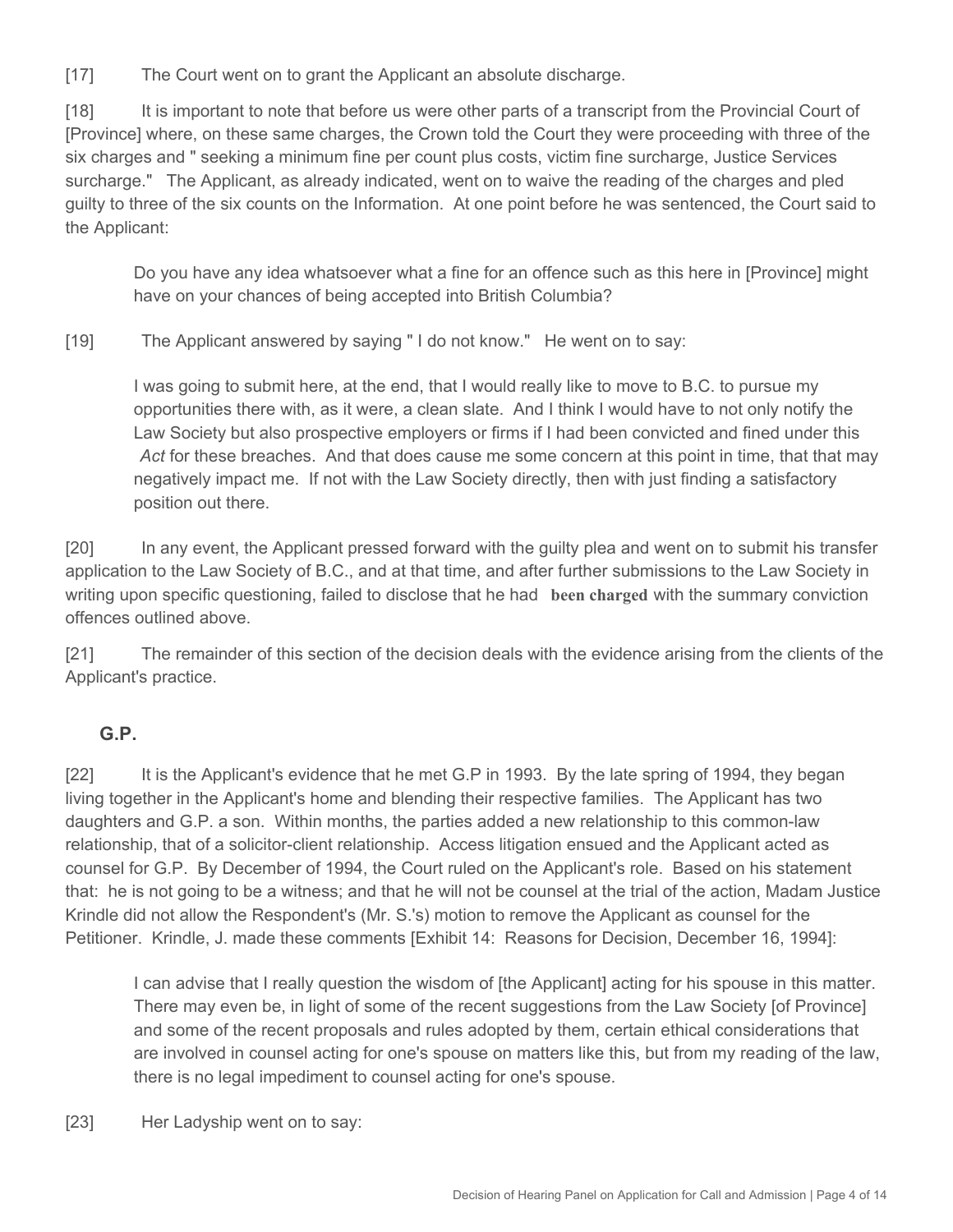So while I may question the wisdom of it and why [sic] I may even think that there may be some ethical considerations, legally I find nothing that can prevent this.

[24] The Applicant sought the counsel of two colleagues. These colleagues were, he said in his cross-examination, " ...two sounding boards." He continued to act, and the litigation continued.

[25] On September 9, 1996, the Applicant had his common-law spouse and client swear a lengthy affidavit, [Exhibit 13] which he prepared. In paragraphs 13 and 14 of that affidavit, G.P. deposed opinion evidence, that Madam Justice Keyser was unprepared, not competent to conduct the hearing and, biased. The Applicant said in cross-examination that the affidavit was his " ... last contribution to the case..." .

[26] By December 1997, the Applicant and G.P., after some allegations and counter-allegations of assault, concluded that they could not be successful in, to use the Applicant's words, " ...blending our two families . . ." . Accordingly, they separated.

## **S.D.**

[27] S.D., a CGA since 1998 and a mother of two daughters, testified before us that she retained the Applicant on July 31, 2004, to obtain a divorce and to direct her estranged spouse to pay her daughter's tuition. In addition, S.D. was persuaded by the Applicant to hold her spouse, P.S., accountable for other matters and that P.S.'s access to the younger daughter be suspended.

[28] However, S.D. was not persuaded by the Applicant that she and her daughters required counselling. The Applicant's persuasion techniques included: anger, yelling, ignoring S.D.'s instructions for him to cease making counselling requests, suggesting he would refuse to continue to act unless counselling was obtained, talking to S.D.'s friends and family, stating certain of S.D.'s friends deserved to be spanked for their alleged unresponsiveness, and late evening e-mails. In any event, the Applicant continued until December, 2004 with his case preparation for a possible trial as to the access issue.

[29] S.D. refused to pay the Applicant's December 8, 2004 bill and refused his request to pay him a further \$5,000 retainer. Her stated reason was that she has been served with a Canada Revenue Agency " Requirement to Pay" regarding the Applicant's personal tax arrears. The Applicant's reaction was to repeat behaviour similar to the above. S.D. did not accept his legal advice that she was not required to pay CRA and the Applicant responded by resigning as her lawyer. On December 13, 2004, S.D. complained to the Law Society of [Province]. This complaint was resolved by the Applicant giving a September 21, 2006 [Exhibit 8] written apology to S.D., wherein he stated his involvement was inappropriate and conduct unbecoming a member of the legal profession. The Applicant said he had pleaded guilty to the Law Society of [Province] charge of professional misconduct and received a reprimand plus was ordered to pay a portion of costs.

[30] S.D. left private accounting practice to be employed by CRA.

#### **C.H. and S.S.**

[31] The *W. Free Press* newspaper, in about January or February, 2004 published an advertisement for two business persons, C.H. and S.S. This advertisement was for the purpose of finding lawyers who were interested in taking cases to overturn the legislative authority of the *Income Tax Act* to collect income taxes. The Applicant said that the advertisement stated: " No experience necessary."

[32] There is no evidence as to the nature and character of the Applicant's practice or his personal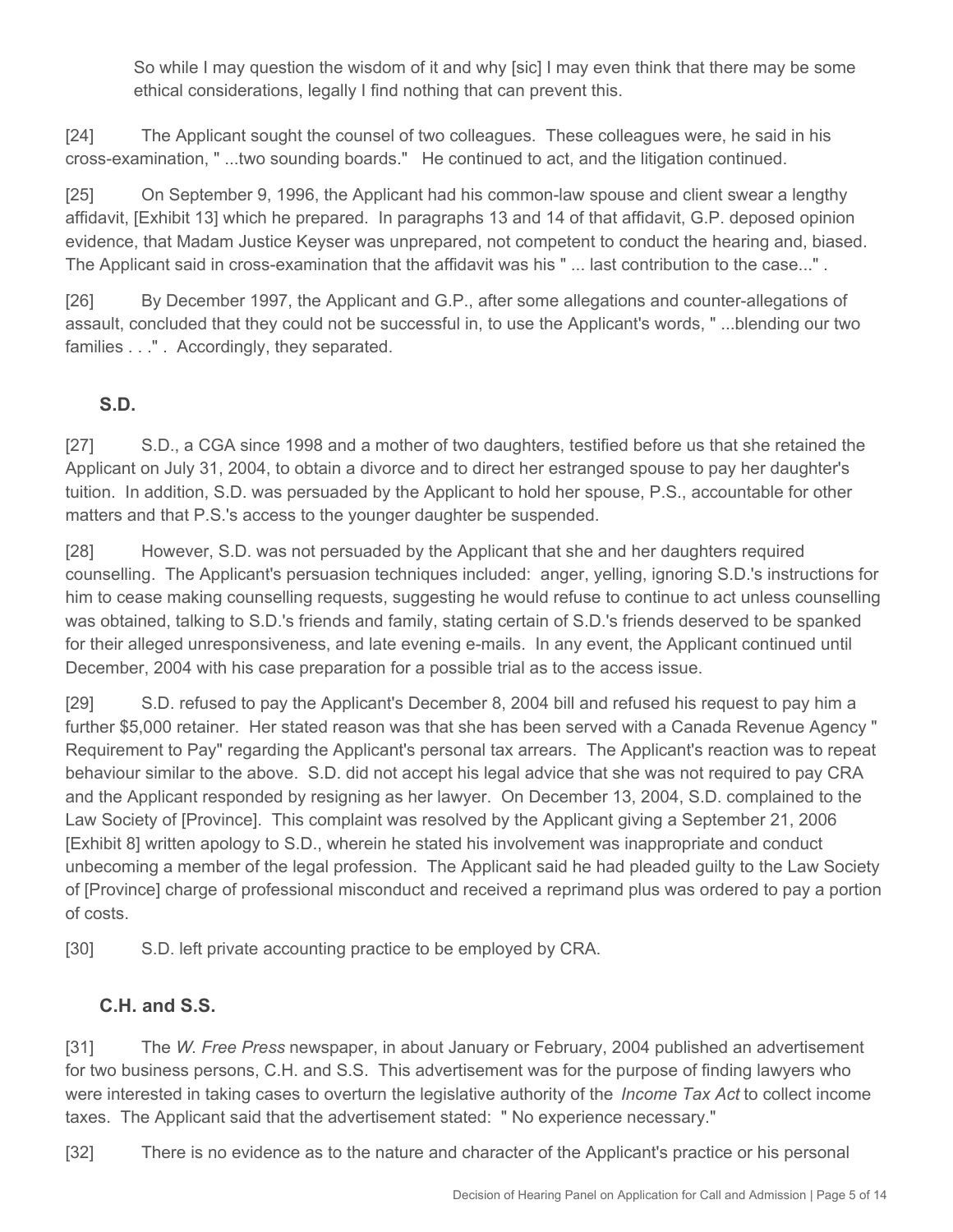circumstances for the period of 1997 to the January or February, 2004 date of publication of this advertisement. We have the Applicant's evidence that he responded to this advertisement. It is his response that triggers the evidence before us from four of his clients that provides us with a look at the Applicant's current law practice. With each of these four clients, there is the presence of C.H. and S.S. All four of these clients were referred to the Applicant by C.H. and S.S. and they maintained a role in the conduct of all four files. C.H. and S.S. had a four-point approach to their *Income Tax Act* challenge and a stack of supporting material. C.H. and S.S., variously described in the retainer agreements used by the Applicant as " independent tax consultants or legal consultants," were assisting the Applicant in the conduct of the files. The result of this conflict and divided loyalty in this situation became apparent as the evidence was introduced. The four files are reviewed below.

#### **T.O.**

[33] By March 26, 2004, the Applicant's association with C.H. and S.S. produced his first referral from them, a Ms. T.O. T.O. had paid \$5,000 to C.H. and S.S. [Exhibit 1, Tab 6, page 8 of August 12, 2005 Transcript]. She then retained the Applicant to challenge CRA audits and to file a Notice of Objection by April 30, 2004. By April 28, 2004, the solicitor-client relationship had deteriorated to a point where both the solicitor and the client were claiming that each had terminated the relationship as against the other. We have in evidence transcripts from the Court of Queen's Bench, [Province], and the subsequent reasons for judgment.

[34] The first transcript is from August 12, 2005 [Exhibit 1, Tab 6]. The proceedings transcribed are the Applicant's Court action to enforce his account to T.O. of \$2,227.38. These proceedings produced a later complaint by the Chief Justice to the Law Society of [Province]. The basis of the Chief Justice's October 6, 2005 complaint was that the Applicant, who was represented by counsel, responded to evidentiary rulings by the Court by saying the trial judge put the administration of justice into disrepute and that he did not receive a fair hearing. That complaint was resolved by the Law Society of [Province] issuing a reminder letter, telling the Applicant " ... that you may wish to be more circumspect in your comments to judges and tribunals."

[35] Exhibit 11, Tab 6(b) are the reasons for Madam Justice Simonsen's Judgment dated September 7, 2005. The Reasons have the below useful observations:

[27] The parties agree that [the Applicant's] retainer was terminated two days before the April 30, 2004 deadline, and that he did not file a Notice of Objection. However, the parties differ as to why the retainer was terminated.

[29] T.O. says that she terminated [the Applicant's] retainer. She testified that she terminated [the Applicant's] services because he had not done work of any value and he had acted contrary to her instructions in dealing with a potential claim against BDO Dunwoody and by retaining Mr. B. She also testified that he had made inappropriate remarks to her and Mr. S. throughout the retainer. Further, she had determined that he was not going to file the Notice of Objection.

[36] T.O.'s evidence on page 12 of the August 12, 2005 transcript is, in part:

And [the Applicant] was yelling and pointing at me . . . then he continued with the comment, you've got to make up your mind and decide whose bed you're sleeping in. You're either with C.H. and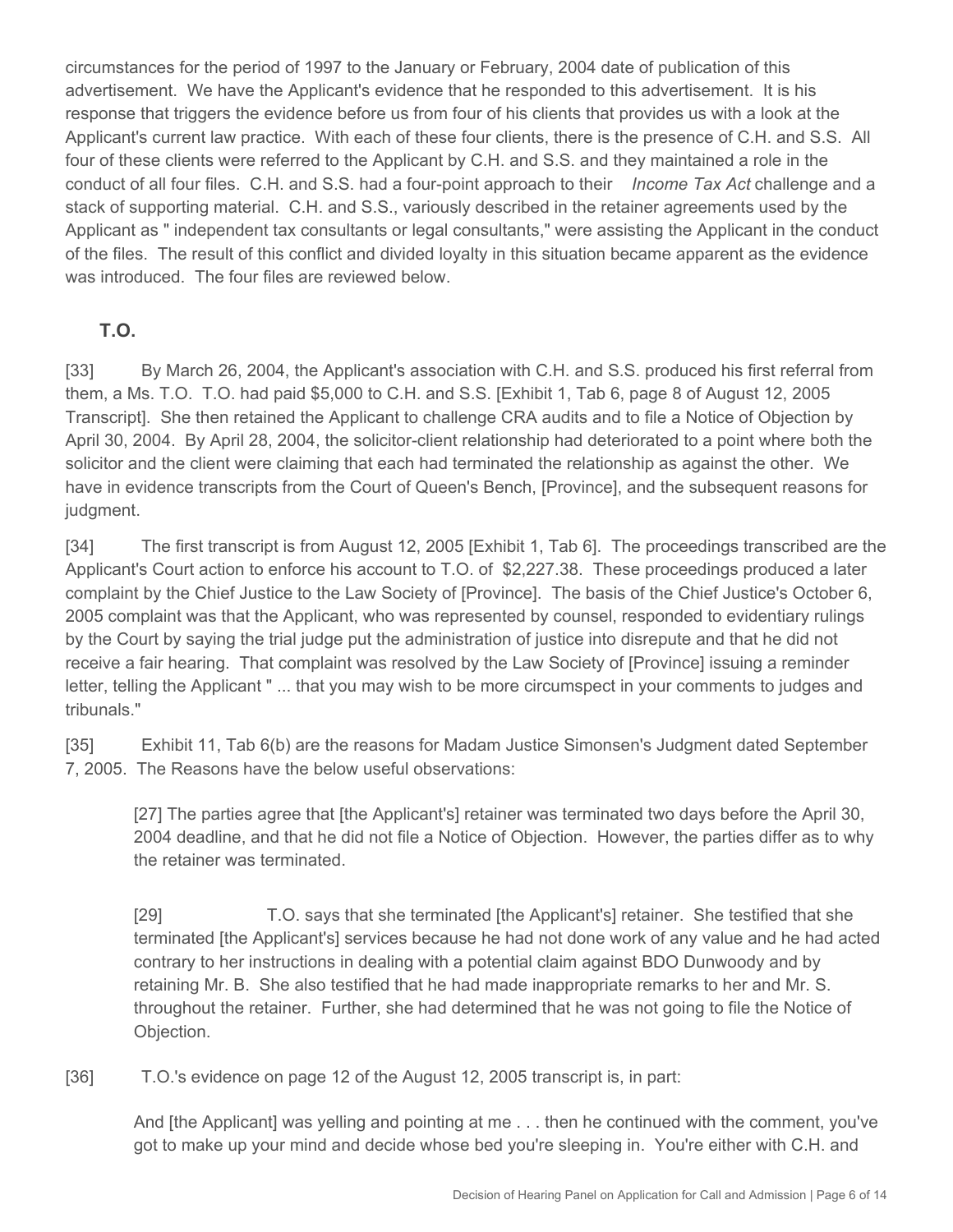me or you're with G. and the boys. I was quite upset after this meeting. The lack of professionalism, his integrity, just, just everything.

[31] I prefer T.O.'s evidence with respect to the circumstances of the termination of [the Applicant's] retainer. I agree ...

[35] . . . it is clear that, in not filing the Notice of Objection, [the Applicant] did not complete the work for which he had been retained. He deserted T.O. at a critical state of the matter. In my view, this does not reflect the skill and competence on his part or on the part of any reasonable counsel.

#### **R.M. and C.M.**

[37] April 5, 2004 was the day R.M. and C.M. met with C.H. and the Applicant. By the next day, the Applicant had written to confirm his instructions: to hold CRA accountable for their actions; getting " stuff" back from CRA's search and seizure; and, to obtain answers to questions his clients had asked of CRA. The file began in a manner that would be expected of any commercial matter possibly involving litigation: obtaining full disclosure and defining the issues. This reflected a generally good solicitor-client working relationship.

[38] In a letter dated July 22, 2004, the Applicant suggested counselling for the entire M. family and, in particular, that Mr. and Mrs. M:

. . . seriously consider the intervention of a qualified counsellor. The benefits include: (a) providing you with an opportunity to share your personal frustration and fears with an informed neutral third party; and (b) to assist both of you with working on your emotional coping skills.

[39] On August 2, 2004, Mr. and Mrs. M. met with the Applicant and C.H. to discuss the Ms' emotional and financial ability to carry on the case. R.M. confirmed his wish to proceed and added a new task for the Applicant, that of appealing a Small Claims Court decision won by the Plaintiffs, a Mr. and Mrs. S., against R.M. The Applicant's September 9, 2004 letter [Exhibit 15, Tab 19] confirmed this meeting and urged Mr. and Mrs. M. to " ... reach out to qualified counsellors." The six-page letter concluded with a request for a further retainer. On September 14, C.M.'s e-mail disagreed with the need for counselling and, on September 16, the Applicant's e-mailed response [Exhibit 15, Tab 20] stated that Mr. and Mrs. M. " . . . were not willing to embrace the game plan or strategy that C.H., S.S. and I have laboured diligently over the last several months." The Applicant went on in his e-mail to make these points:

1. C.M, YOU HAVE TO STOP RUNNING FROM YOUR PROBLEMS. YOU HAVE TO STOP AVOIDING YOUR PROBLEMS and, with the help of competent and qualified assistance that DOES NOT include well-meaning church elders nor does it include medical doctors who can do little more than dispense advice and/or drugs - learn how to confront your fears and problems successfully.

On August 2, 2004, we talked about your need to work on improving your coping skills. You have chosen not to heed this advice. Rather you have chosen to run from your problems, rather than learn how to face up to them. Unfortunately, our view is that if you do not heed this advice promptly, you and your family will very likely not realize any satisfactory outcome to your dispute with CRA. Furthermore, this dispute may be the catalyst that inflicts irreparable harm on you as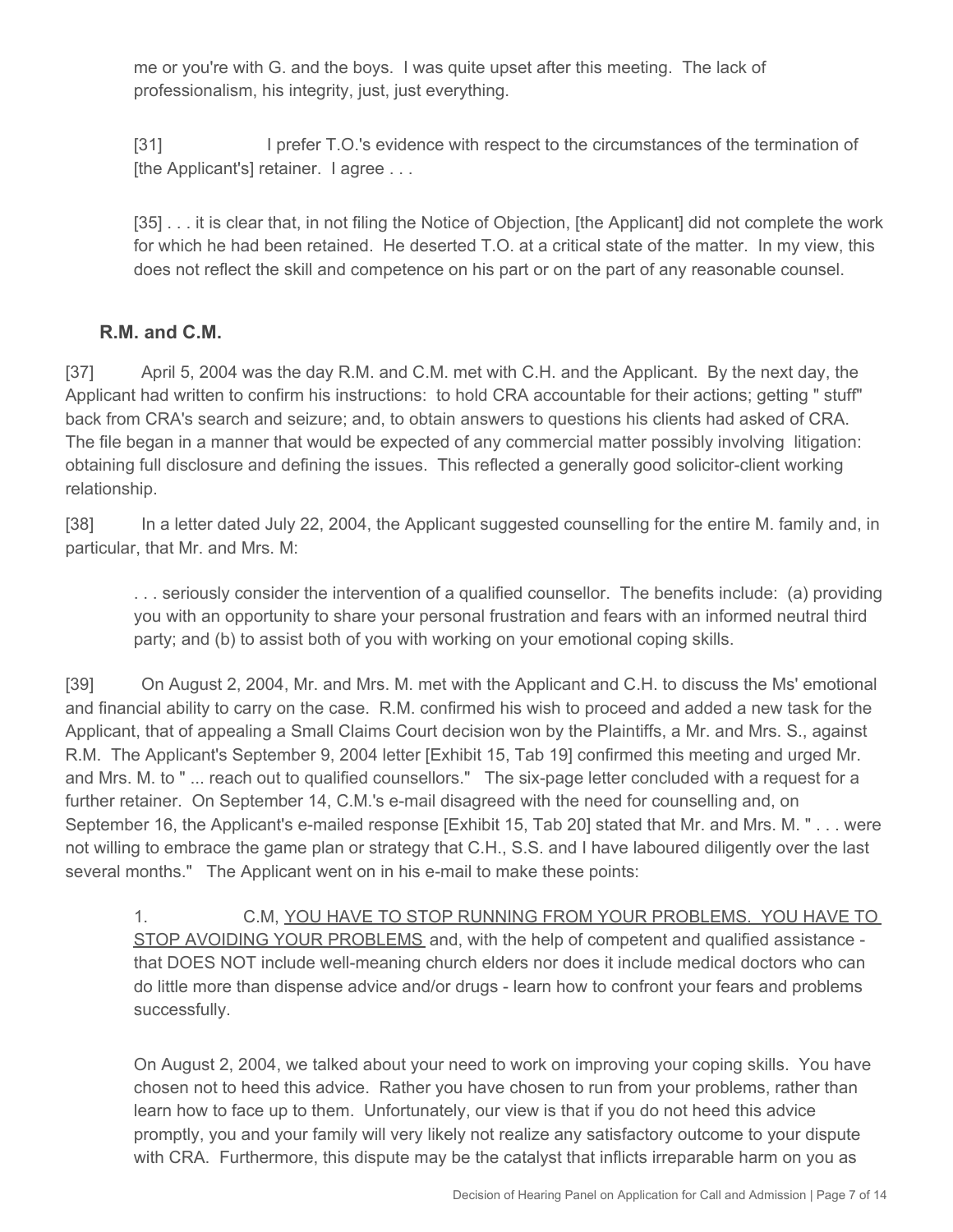well as your family.

2. C.M, THIS DISPUTE WITH CRA IS AS MUCH YOUR PROBLEM AND YOUR FIGHT as it is your husband's fight or problem. TAKE OWNERSHIP OF THIS VERY REAL REALITY IN YOUR FAMILY'S LIFE. At the moment, unfortunately, this CRA dispute has total control of you.

This CRA dispute is as much your fight and your " problem" because it was your personal rights that have been fundamentally violated by CRA - not only on March 31, 2004. You are involved because you are an integral part of the M. family in [City] and because CRA has chosen to involve you very directly in this dispute.

For your information, you are at the factual hub or the center of this dispute. Remember, the facts are always what makes or breaks any legal case. ONLY YOU, not R.M., are privy to the most critical factual scenario in these proceedings because YOU, NOT R.M., were at home when CRA arrived unannounced at your private residence on March 31, 2004. **Your affidavit or your evidence will ultimately form the factual foundation of our case against CRA**. CRA will need to discredit your evidence if they are to avoid reprimand and retribution from the "Bench'(Judge). In this sense, you are more involved in this case as well as more critical to our endeavor to hold CRA accountable than R.M. can ever hope to be (at this point in time).

3. As a result, if you are not willing to attend Court on Monday afternoon, I see my role in Court on Monday afternoon as limited to asking the Judge to permit me to withdraw as your "counsel of record'. This is a court hearing about YOUR LIVES, not just R.M.'s life. Why would you pay someone to attend court to advocate on your behalf when you're not willing to attend court yourself?

(emphasis in original)

[40] The Applicant concluded in his September 16 e-mail that, if Mr. and Mrs. M. wanted to have himself, C.H. and S.S. continue in their representation, then family and couple counselling must be obtained forthwith. As well, Mr. and Mrs. M. had to be prepared to " encroach up to one half of your savings forthwith to fund restoration of your mental, emotional and spiritual health pursuits as well as your legal costs."

[41] A September 20, 2004 Provincial Court hearing on a preliminary motion of the Crown for a further detention of the seized M. documents resulted in an adjournment. In the course of the proceedings [Exhibit 15, Tab 27, transcript page 16] the Applicant, without laying any factual basis, said this of Crown's material:

The Applicant: In over 15 years of lawyering, with all respect, Your Honour, I have never, never accounted - encountered a more dismal affidavit compilation than this. Look at all of this. It's not admissible. If you had the opportunity to read the respondent's brief you'd see exactly where we're coming from. This is all junk. It's legal flea market kind of stuff.

Mr. C.: I wish my learned friend would -

The Applicant: And if - please do not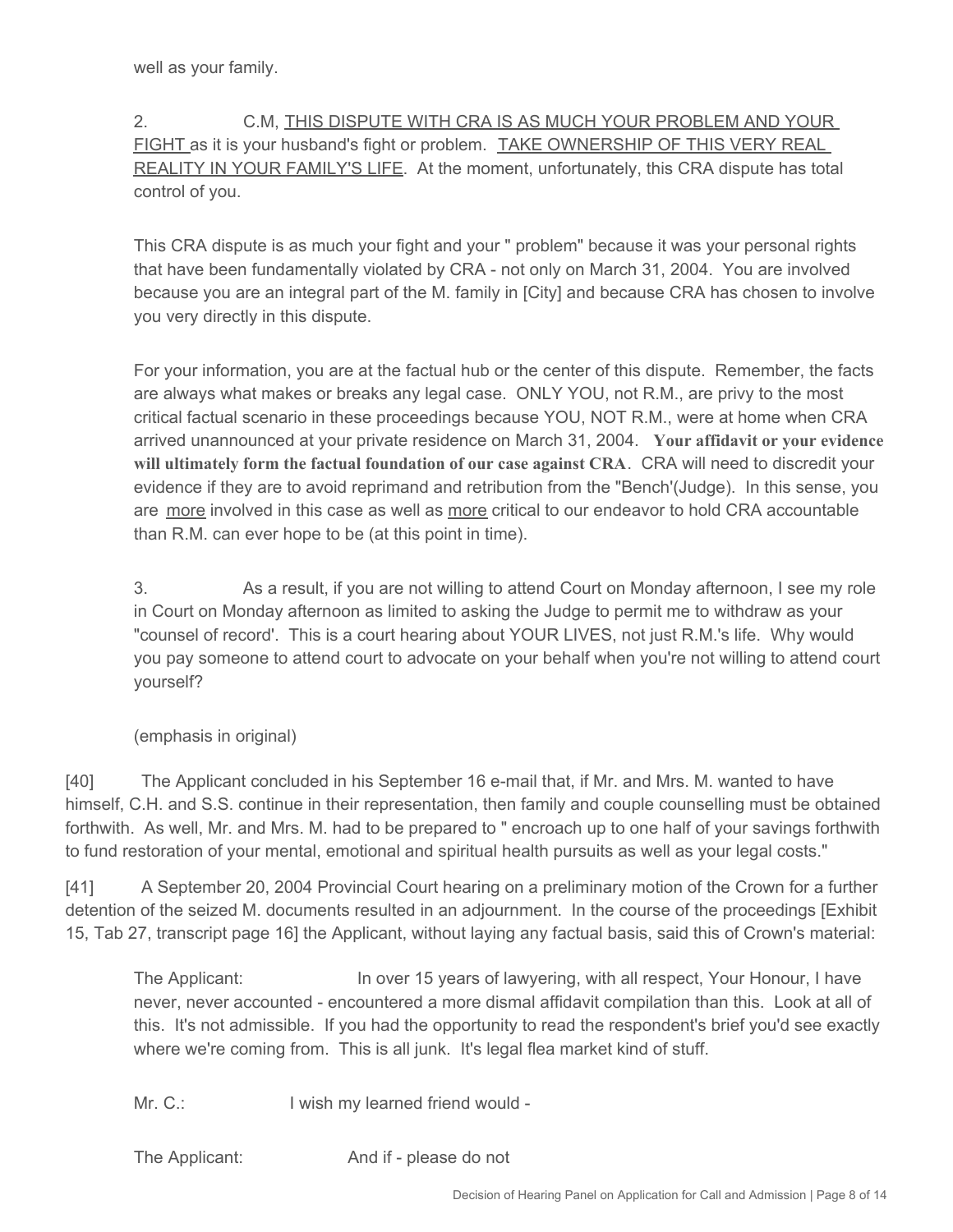Mr. C.:  $\blacksquare$  - would not use such disparaging -

The Applicant: The Applicant: The Applicant: Fig. 2.

Mr. C.:  $\blacksquare$  - disparaging remarks. That's unprofessional, in my respectful opinion.

[42] The result of the hearing was an adjournment. When the Applicant reported by letter to Mr. and Mrs. M. on this result, he noted the third party/building fund monies could be used to loan \$3000 to Mr. and Mrs. M. for the Applicant's retainer and S.S. would discuss this.

[43] On September 21, R.M. abandoned a Small Claims appeal hearing on a matter unrelated to the CRA issues. The Plaintiffs in this action were a Mr. and Mrs. S., as was briefly mentioned earlier in these reasons. The hearing was set in [Province]. R.M. told the Applicant of his, R.M.'s, own abandonment decision by e-mail. Despite this, on September 22, the Applicant drove to [City]. While en route to [City], in a cell phone conversation (the Applicant/R.M.), R.M. affirmed his decision to abandon, yet the Applicant was, in R.M.'s words, " ...not listening and began yelling. He said to me that I was stupid and that the hearing was a good opportunity to see how I would react." The conversation ended in frustration when R.M. said: " Do what you gotta do, [ Applicant]."

[44] The result of this trip, in the words of the Applicant's September 22, 2004 e-mail (sent at 8:02 p.m. - Exhibit 15, Tab 29]), was an unsuccessful attempt to " . . . obtain an audience with the Judge to explain that my client had a temporary lapse of judgment..." The Applicant went on to comment on the result of R.M.'s decision to abandon:

The outcome is predictably disastrous, both short term, respecting the unjust result [Mr. and Mrs. S.] obtained in Small Claims Court earlier this summer, and also in the long term, the unilateral elimination of a grand opportunity for both of you to gain some desperately needed litigation training or exposure - e.g. taking the stand in a real case - to assist you in preparing for the much tougher legal battle you face with CRA. The fallout at the Court in [City] this morning was alarming. The Clerk of the Court called R.M.'s actions yesterday " bizarre" . Mr. and Mrs. S. took great pleasure in taunting and ridiculing me as your counsel. I can only imagine the impression R.M.'s action left on the Judge.

[45] In a September 30, 2004 [Exhibit 15, Tab 30] e-mail, R.M. comments on the Applicant's arrogance, and thereafter the Applicant continues acting on the CRA matters. In an October 6, 2004 hearing, the Crown almost immediately announced it would use a statutory authority for release of certified copies. Then, for some 60 pages of transcript, [Exhibit 15, Tab 33] the Applicant advanced various arguments for contesting the seizure, as well as arguments on other issues. These arguments were not successful and, in the Applicant's October 13, 2004 report letter [Exhibit 15, Tab 34], he said that C.H. and S.S. both agreed that the decision should be appealed.

[46] On March 23, 2005, Mr. and Mrs. M. terminated their retainer of the Applicant. The Applicant asked Mr. and Mrs. M. to reconsider. However, on April 18, 2005, R.M. said, amongst other things, the following:

The papers sent by CRA to us concerning you, show us that you are in the same boat as we are and therefore should definitely want to pursue this case, for your own sake as well.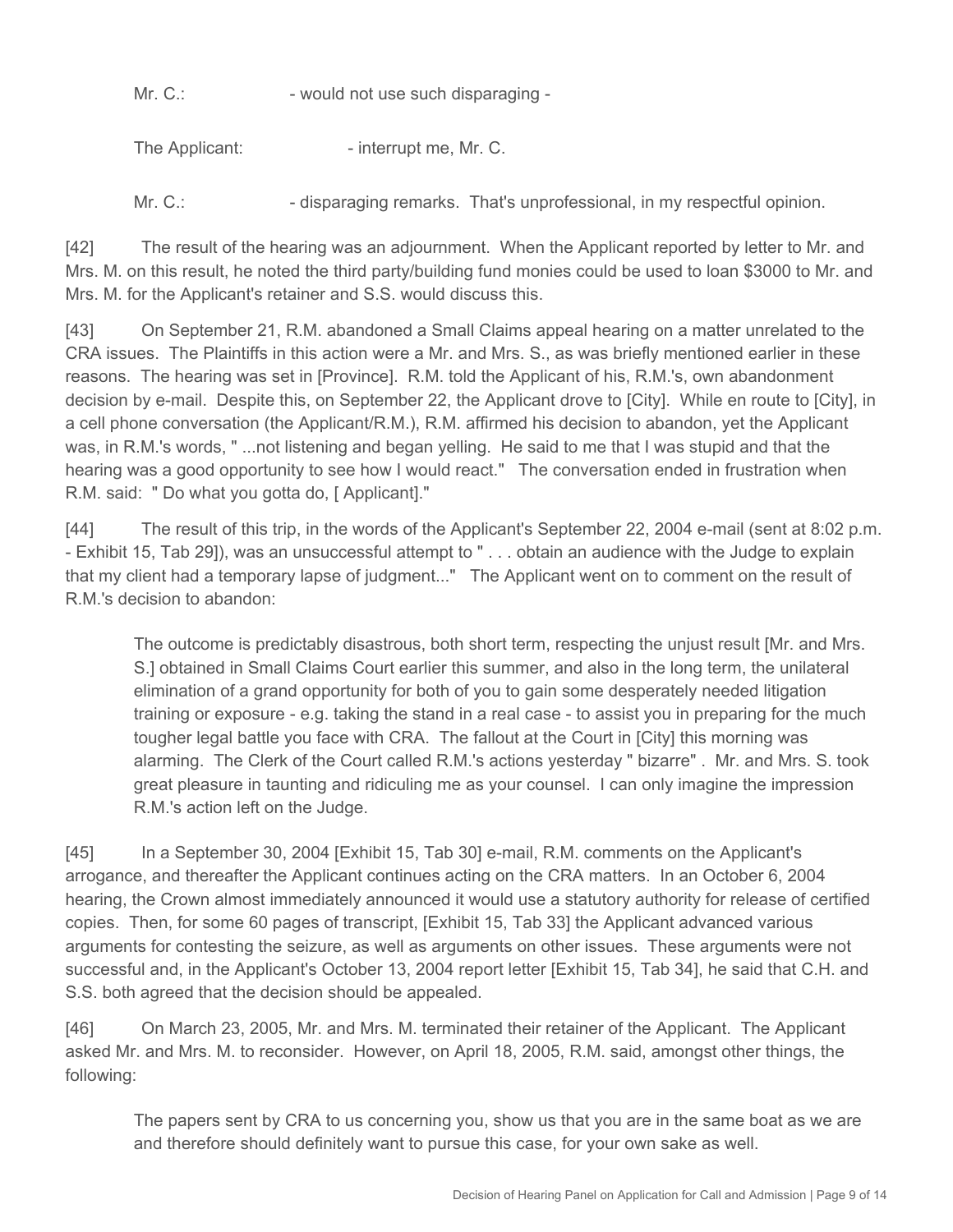[47] And, in conclusion, the following:

Now would be a good time for YOU to tell me what I can expect from you. You will either agree that you will work with me on a contingency basis or I will no longer have you acting as my lawyer. I see no other way in handling my case at this time.

#### **P.R.**

[48] On August 30, 2004, in circumstances similar to the Applicant's M. file, P.R. retained the Applicant. On that day, the Applicant, C.H. and P.R. met and discussed, amongst other topics " . . . whether or not P.R. had the spiritual, emotional and financial resources to hold CRA accountable." The Applicant's course of conduct on this file was similar and each client knew of the other's involvement.

[49] And, as in the M. situation, the matter concluded with a fee dispute, and, by March 22, 2005, P.R. terminated the Applicant's retainer.

#### **L.S. (formerly L.D.)**

[50] The events concerning the Applicant's November 27, 2004 retainer to defend L.S. from charges pursuant to the *Non-Smoker's Health Protection Act* arose at F.'s Restaurant in [Province]. L.S. was the proprietor of F.'s Restaurant. She slept in the back of the restaurant. L.S.'s evidence shows that C.H. presented the following material [Exhibit 1, Tab 7] at a meeting in [Province] with L.S. and five other business owners:

(a) a one page copy of a pré cis of a case, *R. v. Chong* (1909), 11 W.L.R. 231, from a legal abridgement text;

(b) a 14 page copy of various pages from an 1896 legal text " The Laws of England" , by Herbert Broom, L.L.D.;

(c) C.H.'s opinion that since this was a summary conviction it was a criminal charge and a criminal charge requires an injured party; and

(d) C.H.'s argument that the by-law used the incorrect word " person" . The correct legal word, according to three law books presented by C.H., was " human" .

[51] L.S. was charged and C.H. then referred her to the Applicant. In a meeting on November 27, 2004 between L.S., F.M. (L.S.'s occasionally estranged common-law husband), C.H. and the Applicant, L.S. gave the Applicant an initial \$1,800 retainer.

[52] L.S., in her examination-in-chief, recalled receiving a December 20, 2004 letter [Exhibit 9, Tab 6] from the Applicant. L.S. also said that she received the Applicant's draft Retainer Agreement [Exhibit 9, Tab 11]. The Retainer Agreement referred to C.H. and S.S. as " legal consultants" . L.S. said she understood C.H. to be some kind of tax consultant. The Applicant, in his cross-examination, said that the reference, in three places in the Retainer Agreement, was a drafting error and he meant the Retainer Agreement to refer to them as independent tax consultants. The Applicant did not recall their education but did admit, in cross-examination, that they had no accounting training.

[53] L.S. testified that she was frustrated by the Applicant's request for more extensive detail about the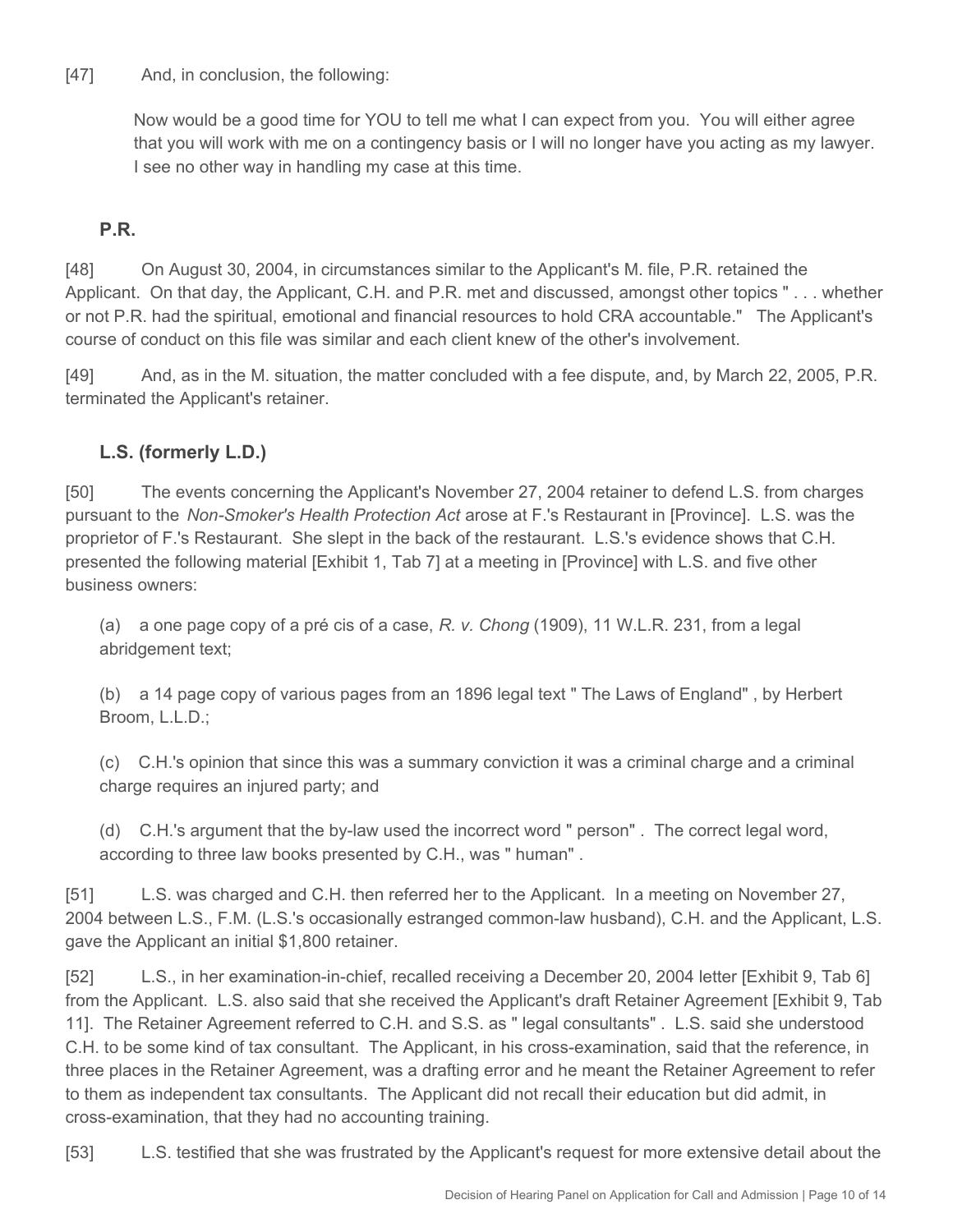offence. L.S. could not understand why the extensive detail was required because " ...we weren't fighting on the evidence or why I was charged. We were fighting the law."

[54] The Applicant appeared in [Province] Provincial Court on behalf of L.S. and F.M. for a hearing to speak to matters of trial management. The Applicant refused, on behalf of his clients, to enter a plea. The basis for refusal, as set out in the transcript of the hearing [Exhibit 1, Tab 7, also found at Exhibit 9, Tab 17] was established by the Applicant at page 3 of the transcript:

...this statutory Court does not acquire jurisdiction to adjudicate these proceedings. So L.D. [now called L.S.] and F.M. do not consent to being tried in this statutory Court because they feel that giving their consent by entering a plea would mean that they would voluntarily give up their common-law rights. Both L.D. and F.M. have instructed me that they are not prepared to materially prejudice their inalienable common-law rights by voluntarily entering pleas and therefore submitting to a Court comprised of only statutory powers.

THE COURT: Have you got any authority you want to cite to me for that position?

THE APPLICANT: Well since this is the first time the Crown is hearing of this, the question that I wanted to pose to the Court, this Court on the record is whether or not this Court is prepared, or able, or capable of protecting all of the common-law rights that, at this point, belong to L.D. and F.M. If the answer is no, then L.D. and F.M. don't see how this matter can proceed in this Court; we're not in the right Court.

THE COURT: Well, you know, I find the whole suggestion that there's a distinction between their common-law rights and this being a statutory Court as being quite unusual, if not totally artificial. They're charged under a statute of the Province of [Province] with an offence.

[55] The matter ended in an adjournment for more Crown disclosure and a forewarning from the Court that if the refusal to enter a plea continues at the next hearing of this matter, then a not guilty plea will be directed.

[56] The Applicant's inability to cite an authority is not surprising, given his various answers in his cross-examination with regard to his evaluation of the C.H. and S.S. materials and to his work for L.S. The Applicant's various answers can fairly be summarized as follows: the Applicant had never, until this time, been involved in tax litigation. He did not consult any standard text on tax litigation. C.H. and S.S. told him that they had noteworthy arguments and they gave the Applicant a stack of materials. The Applicant never had a chance to review their material and had no opportunity to consider if this material was a valid legal position or not. The Applicant did not do any legal research. Law Society counsel asked the Applicant a question to this effect - so you were taking the clients down this road and you didn't know the validity? The Applicant answered that, in February, he did not know.

[57] Around January and February, 2005, L.S. had personal difficulties. The Applicant recommended counselling for L.S. In the Applicant's cross-examination, he admitted saying to L.S. that, if she wanted him to act for her, then she must get counselling. The Applicant was then asked in cross-examination if he considered himself competent to tell people to get counselling. The Applicant did not directly answer the question and, instead, said it was his assessment that she needed to get help and that he was concerned that she could not stand the stress of the litigation. L.S. put his request for her to get counselling as follows: " He starts yelling at me. Don't you know how important this is?"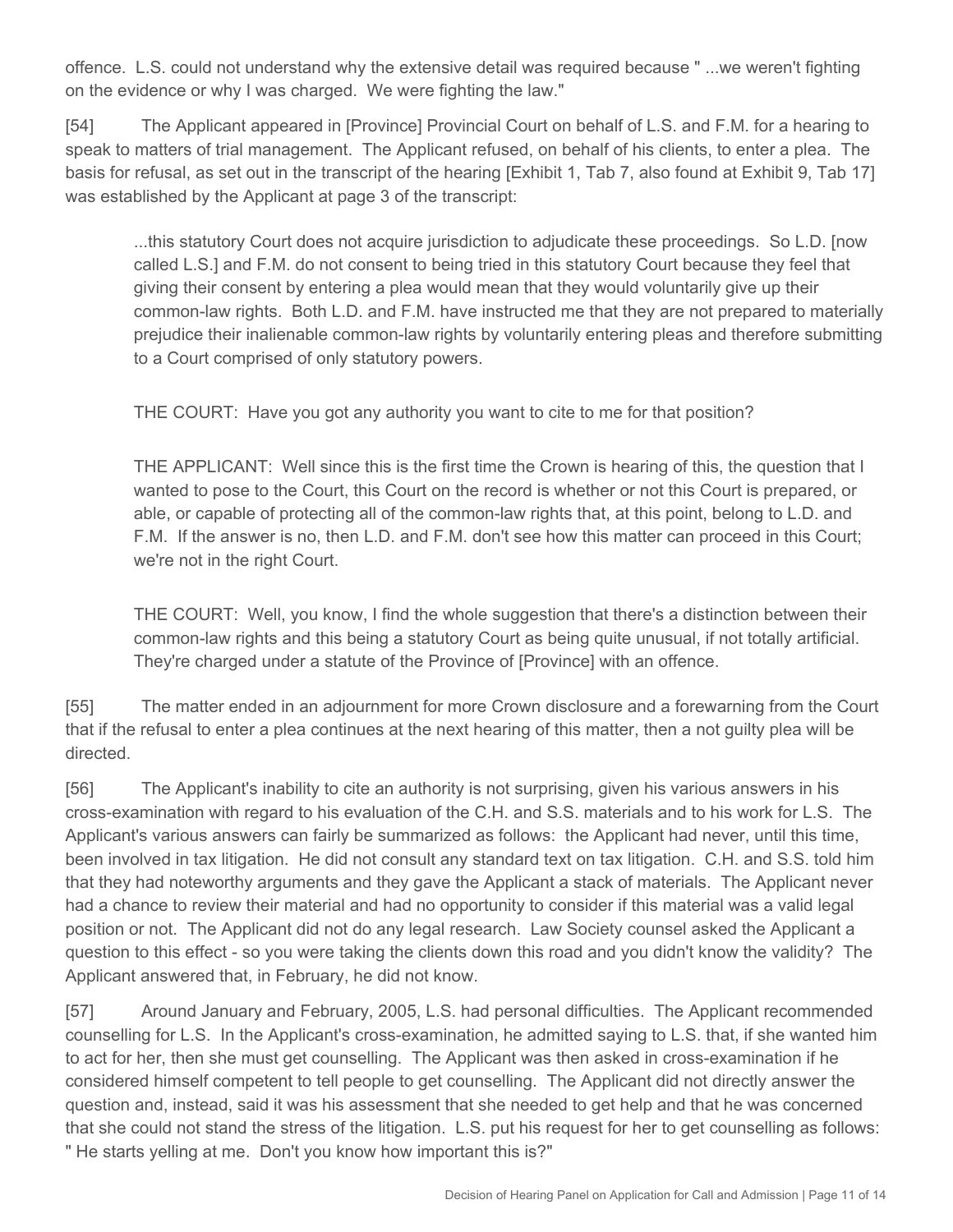[58] For reasons relating to fees and conduct of the file, the solicitor-client relationship between L.S. and the Applicant deteriorated. On June 1, 2005 [Exhibit 9, Tab 32] the Applicant wrote L.S. to say: " ...I am withdrawing as your lawyer of record. As you know, this is due to the fact that Messer.s [sic] S.S. and C.H. have abandoned your case." The next appearance date was June 7, 2005.

[59] On July 12, 2005, L.S. complained to the Law Society of [Province]. By April 18, 2006 that Law Society, without a hearing, closed its file without taking further action and thanked the Applicant for his cooperation.

# **Decision**

[60] In a credentials hearing, including a hearing on a transfer application, the Applicant has the onus to satisfy the Panel, on a balance of probabilities, that the requirements of section 19(1) have been met, in other words, that he or she is of good character and repute and is fit to become a barrister and solicitor of the Supreme Court of British Columbia.

[61] The Panel has a serious concern about the manner in which the Applicant filled out his transfer application (Exhibit 1, Tab 1) and answered in writing specific questions put to him by the Law Society thereafter. The question is whether or not the Applicant was truthful on his transfer application or deliberately chose to not disclose that he had been **charged with an offence** in [Province] in relation to the answers he gave, or ultimately gave, to Part D, Question 1. We have difficulty accepting the evidence of the Applicant that he did not make full and proper disclosure because he did not think it was the kind of fact that was required to be disclosed. We have to consider the Applicant's answer in light of what went on in the Provincial Court of [Province] on August 4, 2005. At that point, the Court specifically raised with him if he had any idea what impact being charged and convicted in [Province] might have upon his transfer from [Province] to B.C. The Applicant told the Court specifically that he would have to notify the Law Society of B.C. Just a little over three months later, in his transfer application, the Applicant failed to properly disclose the charge and conviction to the Law Society of B.C. Having addressed this very topic with the Court in [Province] and saying that he would **have** to notify the Law Society of B.C., how could he forget to do this or think that he did not have to disclose these facts in relation to a question which reads in terms of " Have you ever been charged in Canada . . ." ? Regrettably, we are drawn to the conclusion that the Applicant deliberately failed to disclose that he had previously been charged with offences in [Province] when he answered Part D, Question 1 on his application for the reasons outlined. The Applicant's counsel conceded that if the Panel found he was deliberately misleading on his application, or was untruthful, that the application should be rejected. The transfer application of the Applicant is rejected for this as well as other reasons. These other reasons follow below.

[62] We have considered the objective evidence of what others believed the Applicant's character to be, as evidenced by the judgment of Madam Justice Krindle as to the Applicant's questionable wisdom in acting for G.P.; the Law Society of [Province] reprimand for his conduct of the S.D. matter; and finally, Madam Justice Simonesen's comments that the Applicant's termination of the T.O. retainer did not reflect the skill and competence required on his part or on the part of any reasonable counsel. This evidence does not establish good character.

[63] Then there is the reputation evidence of his clients, which, understandably, is on a subjective basis. The clients, of course, do not have the overview and the personal separation that a Judge can bring to the evaluation of the Applicant's behaviour. The evidence of each of the Applicant's clients shows the level of regard that they hold for him and speaks to a reputation that reflects: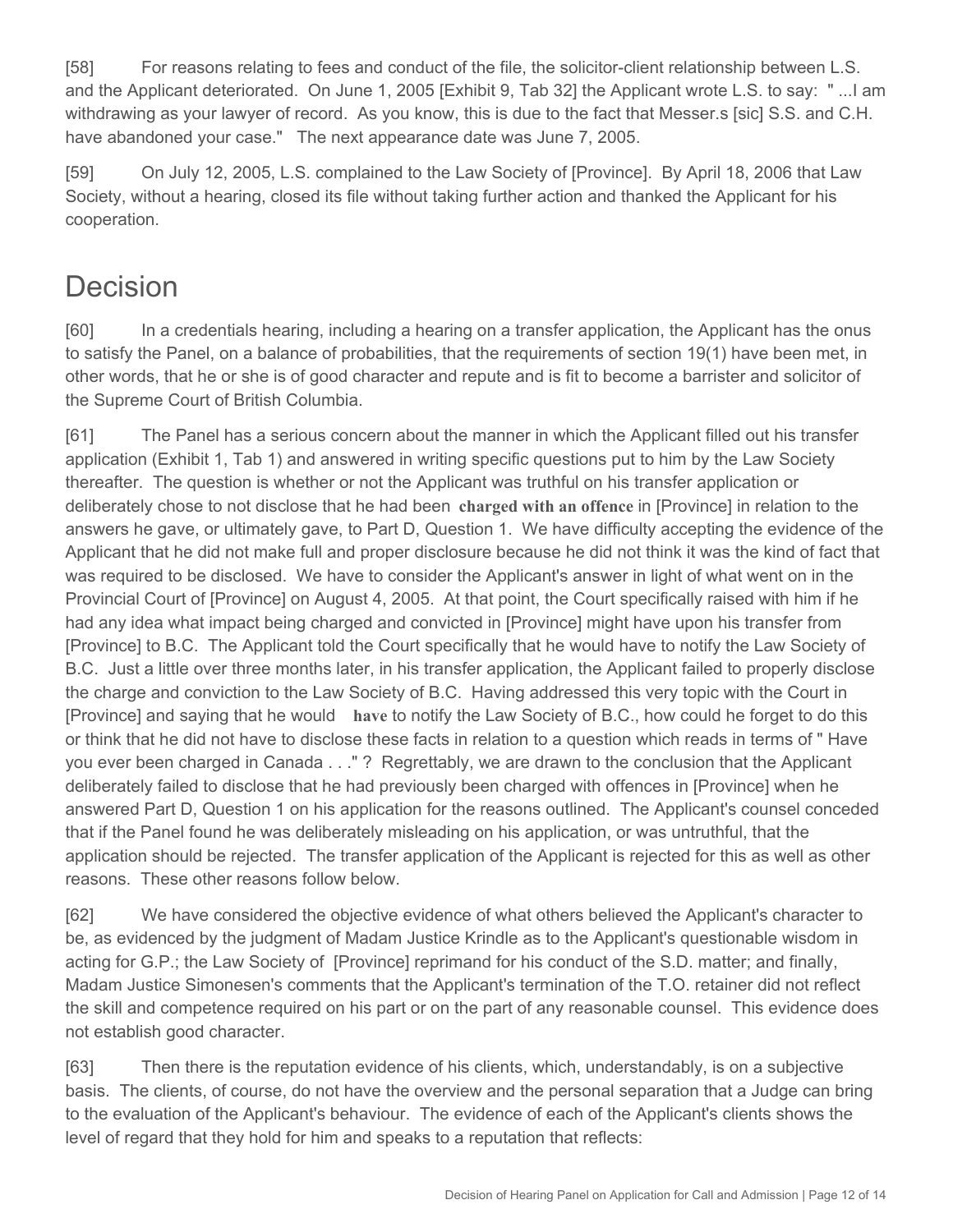(a) a practice style with colleagues and with the Courts consisting of confrontation and disrespect as a substitute for legal preparation. The Applicant over-emphasized the factual particulars to the extent of failing to apply the facts to the relevant law. His arguments concerning the CRA client files would likely have been legal arguments based on admitted facts. Despite having a number of clients with the same basic legal issue, he did not do the legal research necessary to advance his clients' cases;

(b) a client management style wherein we find that the evidence established for us a reputation of intolerance, impatience, badgering, harassment and intimidation. The particulars of the reputation are: inability or stubborn refusal to listen to client instructions and a strong preference, without any skill or qualification relating to assessing counselling needs, for directing clients to have counselling. The Applicant imposed his views and advice on his clients by yelling, threats to withdraw if no compliance, disrespectful comments and no tolerance of any other point of view from the client and by repeated fee demands.

[64] We find that the evidence does establish a reputation, but that reputation is one that is not of good character and good repute. Pursuant to the *Legal Profession Act*, s.22 (3)(c) we reject the application.

[65] Section 19 of the *Legal Profession Act* also refers to fitness. The Applicant's lack of fitness was evidenced by his lack of legal knowledge. Despite having a number of clients with the same basic issue, he did not do the legal research and legal argument preparation necessary to advance his clients' cases. Instead, the Applicant's knowledge was that of detailed particulars and of client counselling to the extent that the need for solid legal argument preparation never occurred. His reference to years of practice at the bar does not overcome his lack of preparation. This evidence did not and could not meet the onus of establishing fitness.

[66] It is the Applicant's lack of fitness that causes his failure to see the divided loyalties arising from the G.P. situation, his own *Retail Sales Tax Act* litigation and most importantly, his relationship with S.S. and C.H. His reason for terminating the M. retainer is an egregious violation of the *Professional Conduct Handbook*, Ch. 6, Rule 1, Ch. 7, Rule 1. The Rule exists for the purpose, amongst others, of preventing compromised advice such as that which the Applicant gave to S.D. when she was told by the Applicant to ignore CRA's order to pay arising out of the Applicant's own CRA tax arrears. The Applicant's behaviour does not demonstrate the honesty and resolve necessary to place the client's interests first and to never expose the client to risk of avoidable loss.

[67] The Applicant's lack of fitness to practise means he is not able to demonstrate the judgment necessary to assess the costs, both financial and reputational, with the expected benefits of a course of action. There was certainly no benefit from the Applicant's unsuccessful collection of the \$2,000 T.O. account. Adequate foresight would readily suggest that costs from legal fees and time away from practice would not justify a Court action. There is a need for proportionality in such a situation, but the Applicant's lack of foresight in anticipating the difficulties in collecting his account caused three adverse consequences: no payment; a complaint from the Chief Justice; and a Law Society of [Province] letter of reprimand.

[68] In view of the above, we find the Applicant is not fit to become a barrister and solicitor of the Supreme Court of British Columbia. He has not, in any one of these matters, met the standard of fitness. Collectively, the effect is such that we do not have any confidence in the Applicant's character.

[69] If we are wrong on any of the above, then our above finding of fact on the evidence relating to his Part D Question, that the Applicant did not tell the truth, is determinative of the s. 19 test. The Applicant's